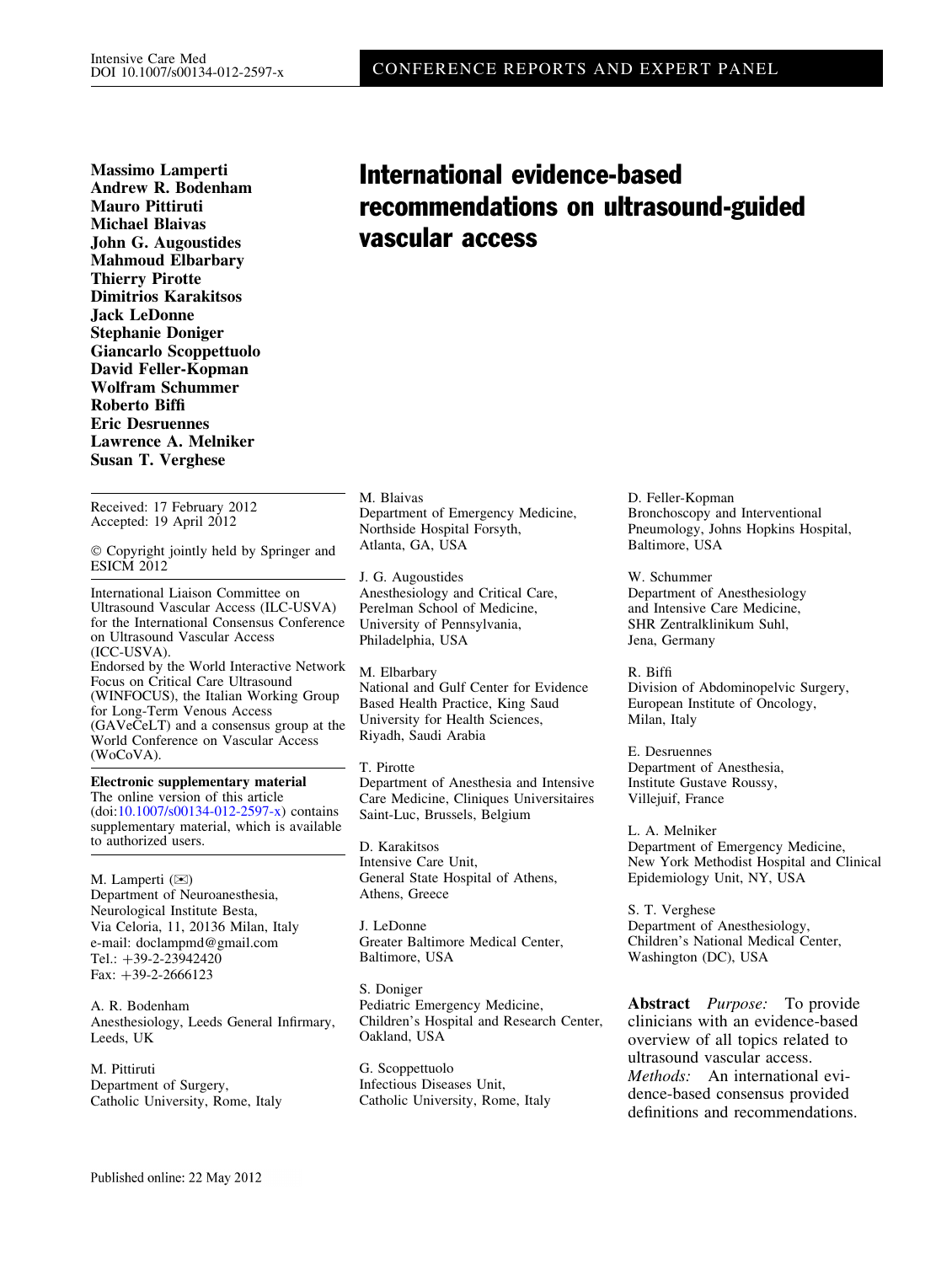Medical literature on ultrasound vascular access was reviewed from January 1985 to October 2010. The GRADE and the GRADE-RAND methods were utilised to develop recommendations. Results: The recommendations following the conference suggest the advantage of 2D vascular screening prior to cannulation and that real-time ultrasound needle guidance with an in-plane/ long-axis technique optimises the probability of needle placement. Ultrasound guidance can be used not only for central venous cannulation

but also in peripheral and arterial cannulation. Ultrasound can be used in order to check for immediate and life-threatening complications as well as the catheter's tip position. Educational courses and training are required to achieve competence and minimal skills when cannulation is performed with ultrasound guidance. A recommendation to create an ultrasound curriculum on vascular access is proposed. This technique allows the reduction of infectious and Evidence-based medicine mechanical complications. Conclusions: These definitions and

recommendations based on a critical evidence review and expert consensus are proposed to assist clinicians in ultrasound-guided vascular access and as a reference for future clinical research.

Keywords Central venous access  $\cdot$ Ultrasound guidance · Arterial cannulation · Vascular access · Critical care ultrasound · RAND ·  $GRADE \cdot Guideline \cdot$ 

# Introduction

#### Methods

Vascular cannulation is a fundamental clinical skill. Common vascular access procedures in adults and children include peripheral venous, central venous and arterial cannulation. Although these procedures can have major and minor complications, their success significantly depends on patient anatomy, comorbid conditions and operator skill [[1](#page-10-0), [2\]](#page-10-0).

Ultrasound guidance for vascular access has been in clinical practice for more than 30 years and has been increasingly utilised for target vessel visualisation to minimise complications and increase success rates during vascular cannulation. Multiple studies have demonstrated significantly increased safety, effectiveness and efficiency of ultrasound-guided vascular access, as compared to cannulation by anatomical landmarks and/or acoustic Doppler [[3–5\]](#page-10-0). However, the successful and safe integration of this tool into clinical practice requires additional training and experience.

Multiple published guidelines support the clinical utility of ultrasound guidance, but together they only partially address the best practice of ultrasound-guided vascular access [\[6–](#page-10-0)[16](#page-11-0)]. Recommendations from our consensus vary significantly in their quality, methodology, clinical scope and targeted audience. A new systematic approach has been proposed to address ultrasound-guided practice [[17](#page-11-0), [18](#page-11-0)]. These ultrasoundguided vascular guidelines were structured systematically and were developed with sound and validated scientific methodology in an international multidisciplinary fashion in order to impact clinical practice decisively [\[19\]](#page-11-0).

This paper is a condensed version of the formal recommendations on ultrasound guidance during vascular access. A detailed version is accessible online as supplemental material.

Experts in ultrasound-guided cannulation were identified on the basis of their previous peer-reviewed articles related to this topic during the past 10 years.

The literature search was performed in two ways. The first method entailed a systematic search by multiple panel experts checked by a professional librarian. The medical subject headings included 'ultrasound', 'central venous access', 'arterial cannulation', 'vascular access', peripherally inserted central catheter (PICC)', 'complications' and 'training'. The second method entailed a systematic search of English-language articles from 1985 to 2010 by an epidemiologist assisted by the librarian. The two bibliographies were then compared for thoroughness and consistency. The GRADE method was the utilised to score the literature and transform it into level of evidence. This grading scheme classifies recommendations as either strong recommendations or weak suggestions. The quality of evidence was further classified as high (grade A), moderate (grade B), or low (grade C) according the study design, consistency of results and directness of the evidence.

The expert panel met in Amsterdam (World Conference on Vascular Access, June 15, 2010) and Rome (WINFOCUS World Conference–GAVeCeLT Meeting, October 8, 2010). The experts formulated draft recommendations before each conference to serve as a foundation for subsequent discussion and evaluation. The voting process required expert judgment utilising GRADE factors. This process provided a structured and validated method for expert panel activities.

# Results

A total of 229 articles were collated into a single bibliography. All of these articles were individually appraised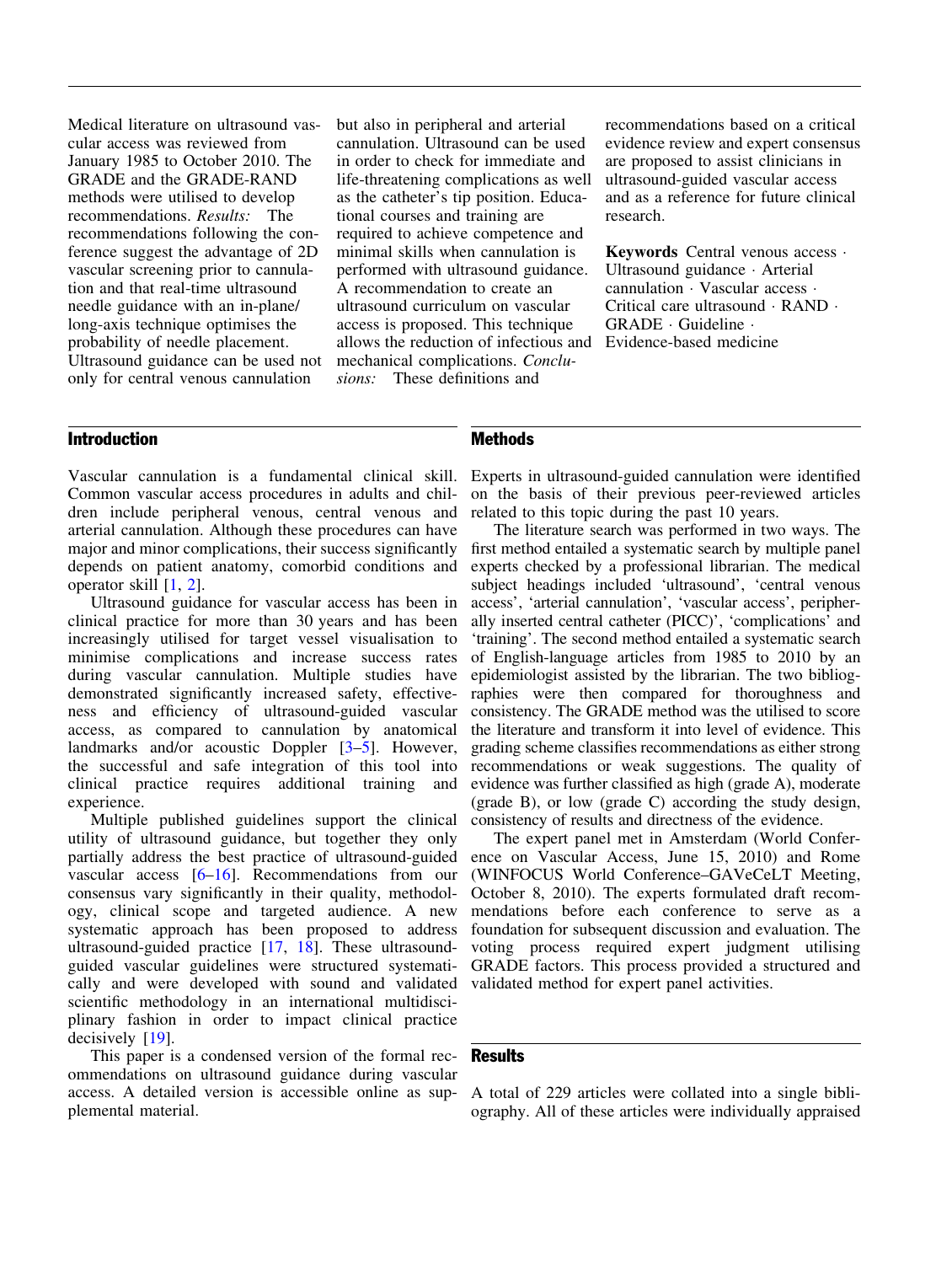on the basis of methodological criteria to determine the initial quality level. The final judgment about the evidence quality was completed after the articles had been assigned to their relevant recommendations.

finalised statements each have an assigned evidence level and recommendation grade.

### Recommendations

Consensus definitions (Table 1)

The panel of experts reviewed 9 proposed definitions and 50 recommendations. Of the 59 original proposals, only 47 achieved approval as final recommendations. These

The panel of experts developed consensus definitions on ultrasound cannulation, ultrasound imaging and ultrasound needle visualization (Table 1).

Table 1 Recommended definitions

| Domain code                                                             | Suggested definition                                                                                                                                                                                                                                                                                                                                                                                                                                                                                                                                           | Level of<br>evidence | Degree of<br>consensus | Strength of<br>recommendation |
|-------------------------------------------------------------------------|----------------------------------------------------------------------------------------------------------------------------------------------------------------------------------------------------------------------------------------------------------------------------------------------------------------------------------------------------------------------------------------------------------------------------------------------------------------------------------------------------------------------------------------------------------------|----------------------|------------------------|-------------------------------|
| D1.S1. Ultrasound-<br>guided<br>cannulation                             | This term is defined as ultrasound scanning being performed to<br>verify the presence and position of a suitable target vessel<br>before skin puncture followed by real-time ultrasound imaging<br>to guide the needle tip throughout the vessel puncture process                                                                                                                                                                                                                                                                                              | <b>NA</b>            | Very good              | Strong                        |
| D1.S2. Ultrasound-<br>assisted<br>cannulation                           | This term is defined as ultrasound scanning to verify the presence<br>and position of a suitable target vessel before needle insertion<br>without real-time ultrasound needle guidance                                                                                                                                                                                                                                                                                                                                                                         | NA                   | Very good              | Strong                        |
| D1.S3. Ultrasound<br>verification of<br>intravascular<br>placement      | This is defined as the use of ultrasound imaging to confirm the<br>correct local placement of guidewires and catheters in the target<br>vessel. It follows from this definition that ultrasound imaging<br>may detect guidewire and/or catheter malposition                                                                                                                                                                                                                                                                                                    | NA                   | Very good              | Strong                        |
| D1.S4. Ultrasound-<br>guided central<br>venous<br>cannulation           | Central venous cannulation is achieved when the tip of the<br>catheter is located either in the lower part of the superior vena<br>cava or cavo-atrial junction. No recommendation can be made<br>regarding the preferred site for ultrasound-guided central<br>venous cannulation in a particular patient. The veins that are<br>commonly cannulated include the internal jugular, axillary,<br>brachiocephalic, subclavian and femoral veins. Peripheral upper<br>extremity vessels such as the basilic, cephalic and brachial veins<br>can also be utilised | NA                   | Very good              | Strong                        |
| D1.S5. Ultrasound-<br>guided arterial<br>access                         | Ultrasound facilitates detection of arteries due to their pulsation<br>and reduced compressibility. Ultrasound-guided arterial<br>cannulation is defined as real-time needle guidance for puncture<br>and cannulation. Ultrasound-assisted arterial cannulation is<br>defined as arterial imaging to confirm location and patency<br>followed by cannulation without real-time needle guidance                                                                                                                                                                 | B                    | Very good              | Strong                        |
| D <sub>1.</sub> S <sub>6</sub> .<br>Complications of<br>vascular access | Major complications of vascular cannulation include inadvertent<br>arterial or venous puncture, bleeding, pneumothorax, airway<br>compromise and nerve injury. These complications may be<br>significantly reduced with ultrasound guidance during vascular<br>cannulation                                                                                                                                                                                                                                                                                     | $\mathsf{A}$         | Very good              | Strong                        |
| D3.S1. Ultrasound<br>vascular imaging                                   | Transverse vascular imaging is defined as ultrasound scanning of a<br>blood vessel in its short axis. Longitudinal vascular imaging is<br>defined as ultrasound scanning of a blood vessel in its long axis                                                                                                                                                                                                                                                                                                                                                    | NA                   | Very good              | Strong                        |
| D3.S2. Needle<br>orientation                                            | The orientation of the cannulation needle is defined as in plane<br>when the trajectory of the needle is fully included in the plane<br>of the ultrasound beam. Needle orientation is defined as out of<br>plane when the needle is only partially visualised during<br>ultrasound imaging                                                                                                                                                                                                                                                                     | NA                   | Very good              | Strong                        |
| D3.S4. Ultrasound<br>assessment of<br>vessels                           | Target vessel assessment by ultrasound is defined as ultrasound<br>scanning of all clinically relevant cannulation sites to determine<br>the optimal site prior to cannulation. This clinical approach to<br>the target vessel can also assess vessel size, depth, patency,<br>respiratory collapse and proximity to vital structures                                                                                                                                                                                                                          | B                    |                        | Strong                        |

NA not applicable

# General results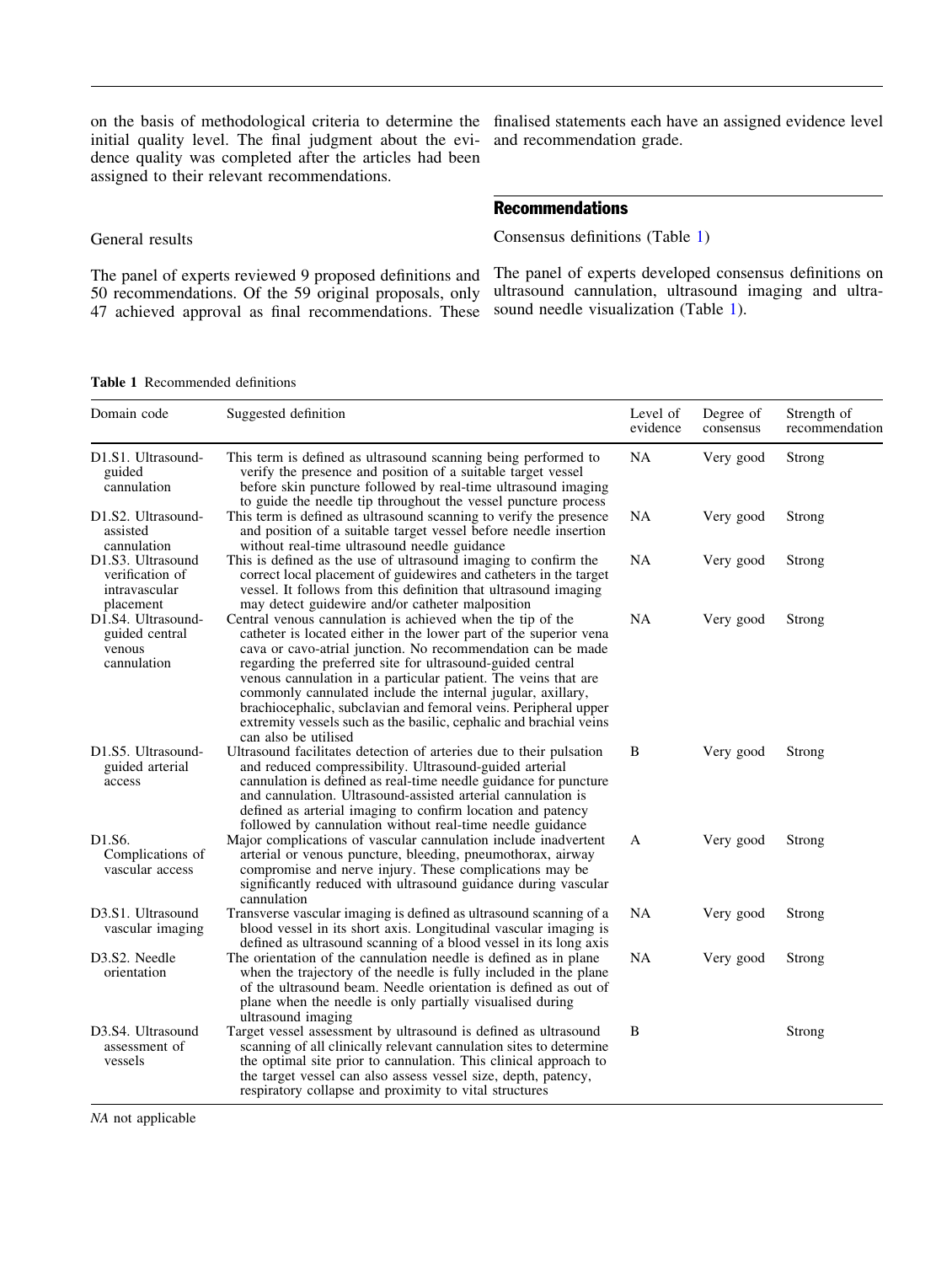It is clinically advantageous that ultrasound vascular imaging allows the demonstration of a patent and healthy vessel prior to cannulation [[20](#page-11-0), [21](#page-11-0)]. Real-time ultrasound needle guidance optimises the probability of needle placement in the vessel upon first pass while minimising the risk of complications [[22](#page-11-0), [23](#page-11-0)]. Although this approach reflects optimal practice, in true clinical practice it is not always possible to achieve this ideal.

The evidence suggests that novel ultrasound technologies, techniques and needles can improve the beneficial effects of ultrasound-guided vascular cannulation [[24](#page-11-0)– [27\]](#page-11-0). Furthermore, ultrasound imaging can confirm correct central venous catheter tip position [\[28,](#page-11-0) [29](#page-11-0)]. Although the majority of studies have focused on cannulation of the internal jugular vein [[5,](#page-10-0) [8](#page-10-0)[–12,](#page-11-0) [30–36](#page-11-0)], more recent studies have demonstrated the safety and efficacy of ultrasoundguided during femoral and subclavian cannulation [\[18,](#page-11-0) [37\]](#page-11-0). Multiple studies have consistently confirmed that the utilisation of ultrasound guidance during vascular guidance significantly reduces major complications  $[1-3, 6 [1-3, 6 [1-3, 6-$ [14,](#page-11-0) [38,](#page-11-0) [39](#page-11-0)].

It is important to remember that transverse and longitudinal vessel imaging are defined according to the spatial relationship between the ultrasound probe and the vessel. In contrast, needle imaging by ultrasound is defined as in plane or out of plane on the basis of the positional relationship between the axis of the needle and the plane of the ultrasound beam. According to these definitions, an ultrasound-guided vascular approach has the following options: vessel cannulation in plane with the vessel imaged transversely or longitudinally; and, vessel cannulation out of plane with the vessel imaged transversely or longitudinally.

From a practical point of view, when the vessel is visualised in the transverse axis, the puncture is usually performed out of plane. Similarly, vessel puncture in plane is typically performed visualising the vessel in the long axis. Experienced operators may utilise a combination of these techniques by imaging the vessel obliquely with the cannulation needle remaining in plane to facilitate an optimal trajectory in especially challenging situations.

Although some operators have associated transverse imaging with an out-of-plane approach [\[40\]](#page-11-0), this may not always be accurate because the internal jugular vein can be punctured in plane while being visualised in the transverse axis.

Ultrasound remains an important tool for choosing the optimal target vessel for optimal clinical outcome. A precannulation ultrasound examination of the vessels in the area of interest will detect those whose puncture may be difficult or impossible. This may be due to variations in size, position and patency.

In the pre-ultrasound era, vessel cannulation choices were limited by landmark techniques. Ultrasound imaging offers cannulation opportunities that may not always be

possible with anatomical landmarks alone. Clinical examples include the internal jugular vein (Fig. 1), the external jugular vein, the innominate vein [[40](#page-11-0)], the subclavian vein [[18,](#page-11-0) [41\]](#page-11-0), the axillary/subclavian veins (Fig. [2](#page-4-0)) and the cephalic vein. Ultrasound imaging can also be used to optimise the choice of an upper extremity vein for positioning a peripherally inserted central venous catheter (PICC) (Fig. [3\)](#page-4-0).

Available technology and technique for ultrasound vascular access (Table [2\)](#page-5-0)

The expert consensus process has defined the preferred probes for ultrasound-guided cannulation and the preferred settings for challenging patients.

Higher probe frequencies are most suitable for superficial vessels because higher image resolution enables the visualisation of adjacent nerves and smaller arterial branches. Furthermore, these kinds of probes are ideal for guiding central venous cannulation in neonates and small children. Lower probe frequencies are required for imaging target vessels at a greater depth including obese patients [[42](#page-11-0)].

Although there is clinical interest in three-dimensional (3D) ultrasound for vascular access, two-dimensional (2D) imaging is the current clinical standard [[20](#page-11-0), [43](#page-11-0)].



Fig. 1 Cross-sectional image through vessels as the base of the right neck as viewed from above the patient's head. The carotid artery (C) and large right internal jugular (RIJ) vein lie side by side. High-resolution ultrasound and accurate needle visualisation allow such collateral structures to be identified and avoided. The artery behind the vein vertebral artery (VA) is the thyro cervical trunk (a major branch of the subclavian artery), which is clearly vulnerable if the vein is transfixed out of plane by a needle in this area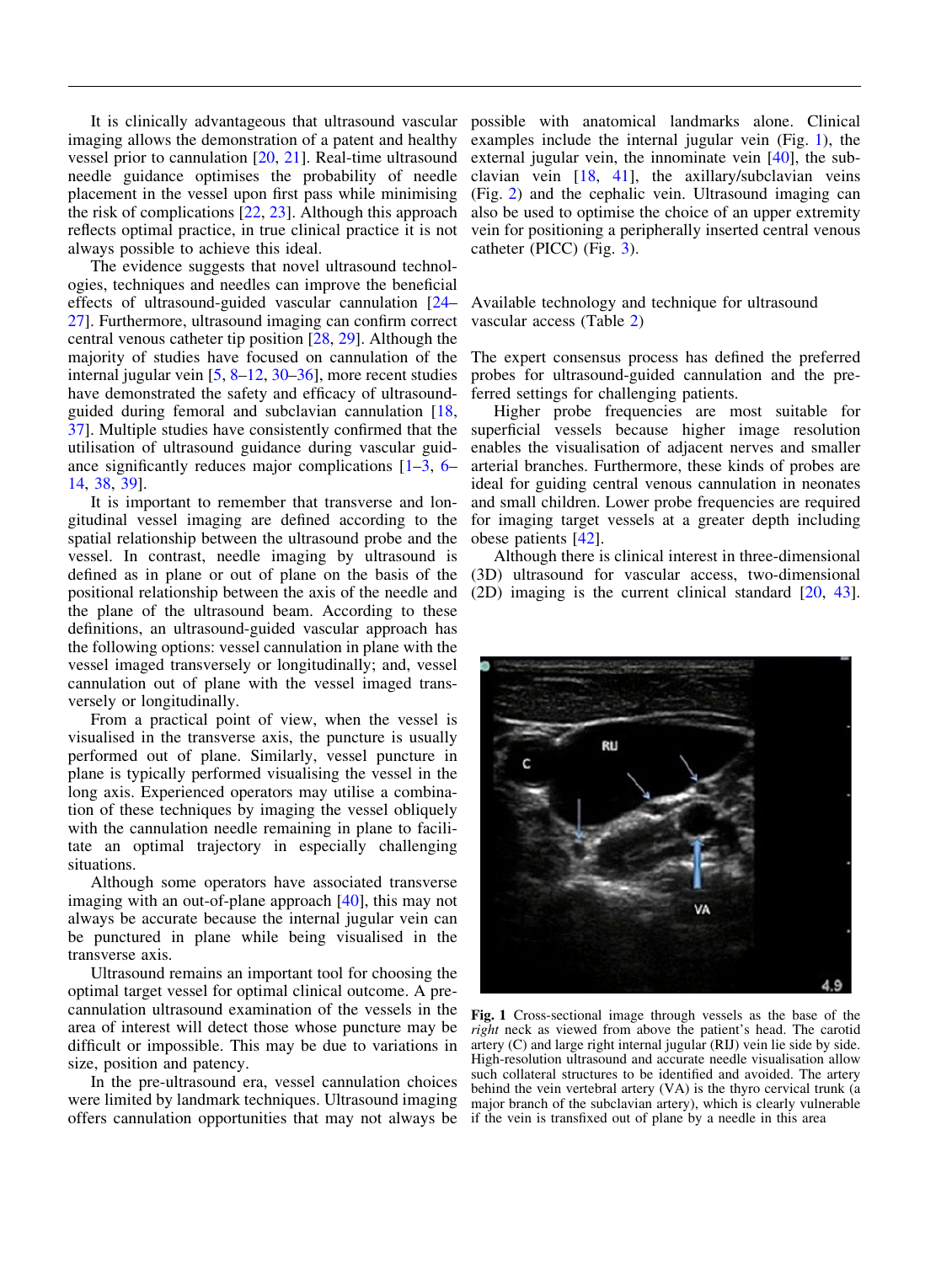<span id="page-4-0"></span>

Fig. 2 Cross-sectional image of the infraclavicular axillary vessels as viewed from the right side of the patient. The depth of field is 4.0 cm. The axillary vein (AV) lies close to the axillary artery (AA) with the chest wall and pleura (PL) below. A significant branch of the axillary artery the thoraco-acromial trunk (TAT) is shown, which branches out with tortuous anterior branches crossing over the vein. The brachial plexus (BP) is typically in close proximity to the artery. High-resolution ultrasound and accurate needle visualisation allow such collateral structures to be identified and avoided



Fig. 3 Cross-sectional image of medial aspect of right upper arm, approximately midway between elbow flexure and axilla as viewed from the patient's feet. The depth of field is 2.7 cm. The brachial artery (BA) is accompanied by two partially compressed basilic veins (BV) (venae comitantes small arrow) and a nerve plexus (*large arrow*). The basilic vein is usually closely accompanied by the medial cutaneous nerves of the forearm (medium arrow). Highresolution ultrasound and accurate needle visualisation allow such collateral structures to be identified and avoided

Doppler imaging is regarded as an advanced ultrasound skill [[42](#page-11-0)] without improving success [\[44\]](#page-11-0).

Echogenic needles have been designed to provide better ultrasound visibility in the section proximal to the bevel. There is little evidence for their superiority over standard cannulation needles [[20](#page-11-0), [22–24](#page-11-0)].

Image saving is not a clinical standard in point-of-care ultrasound imaging such as during vascular cannulation. Nevertheless, images are often saved informally if they are of particular interest. This current practice may impact subsequent clinical management and information governance.

Continuous visualisation of the needle during its trajectory (in-plane technique) is particularly relevant when the major cannulation risk is to penetrate the posterior wall of the vein. In contrast, a transverse view of the vein associated with an out-of-plane puncture may be preferable in the setting of small target vessels or when vital structures are in close proximity to the target vessel. The in-plane puncture technique may require more training, because it implies having the skills to direct the needle exactly within the plane of the probe. Although the evidence base is not yet strong in this regard [\[20,](#page-11-0) [45](#page-12-0)–[47](#page-12-0)], this expert panel believes that adequate training for ultrasound-guided central venous access should include knowledge and practice of both techniques.

#### Integration in clinical practice

#### Ultrasound vascular access in neonates and children (Table [3\)](#page-5-0)

Clinical experience with ultrasound-guided vascular access in paediatrics started later than in adults [\[5](#page-10-0), [31](#page-11-0), [32](#page-11-0), [46](#page-12-0), [47](#page-12-0)]. Ultrasound-guided venous access results in a lower technical failure rate (overall and on first attempt), faster access and a reduction in mechanical complications [\[32,](#page-11-0) [48,](#page-12-0) [49\]](#page-12-0). However ultrasound visualisation, puncture and cannulation of central veins in neonates and children require more training and it has a longer learning curve than in adults.

Puncture of the internal jugular vein in neonates is still challenging and to date there are no large studies demonstrating the advantage of ultrasound guidance. For this reason, no evidenced-based recommendation can be made, but this panel of experts believes it is helpful to use ultrasound for routine puncture in both routine and difficult cases. By recommending ''at least'' ultrasound skin marking, we still recommend the ultrasound guidance as it improves the success rate, allowing pre-location of vessels; ultrasound guidance should be used as soon as minimal experience with ultrasound is achieved by the operator [[49](#page-12-0)].

Ultrasound visualisation of the subclavian vein from the clavicle to the brachiocephalic vein is possible in many cases. A longitudinal view of these veins allows an in-plane needle approach where the needle tip and shaft are clearly seen [[50](#page-12-0)]. Two different approaches have been described. The infra-clavicular approach [\[51\]](#page-12-0) offers a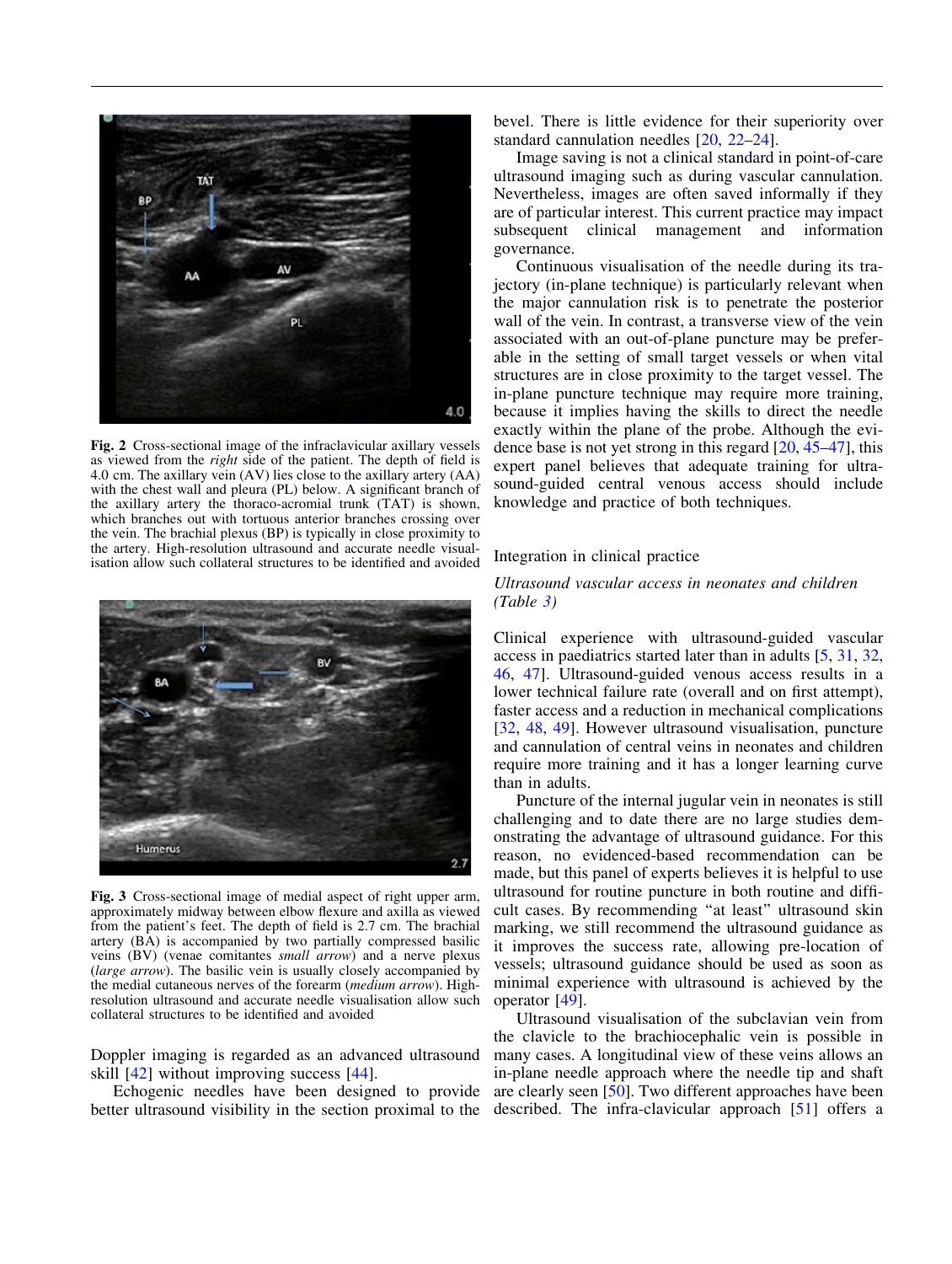<span id="page-5-0"></span>Table 2 Recommendations on available technology and ultrasound cannulation technique

| Domain<br>code                 | Suggested definition                                                                                                                                                                                                                                                                                                                                                   | Level of<br>evidence | Degree of<br>consensus | Strength of<br>recommendation |
|--------------------------------|------------------------------------------------------------------------------------------------------------------------------------------------------------------------------------------------------------------------------------------------------------------------------------------------------------------------------------------------------------------------|----------------------|------------------------|-------------------------------|
| D2.S1                          | The frequencies of ultrasound transducers for vascular access range from<br>5 to 15 MHz. This broad range of frequencies may be incorporated<br>into a single broad frequency probe                                                                                                                                                                                    | B                    | Very good              | Strong                        |
| D2.S2                          | Probes may have a linear or curvilinear scanning surface (footprint).<br>Small curvilinear probes may fit well within anatomically confined<br>areas in children or adjacent to the clavicle. The footprint of the probe<br>is important and typically ranges from 20 to 50 mm in length. Smaller<br>footprint probes may be preferable for a paediatric patient       | C                    | Very good              | Strong                        |
| D2.S3                          | 2D imaging is currently the standard technology for ultrasound-guided<br>vascular access                                                                                                                                                                                                                                                                               | B                    | Very good              | Strong                        |
| D2.S4                          | Doppler functions during ultrasound vascular imaging require advanced<br>competence from the operator                                                                                                                                                                                                                                                                  | B                    | Very good              | Strong                        |
| D2.S5                          | Needle guides can be used to improve the cannulation success for novice<br>ultrasound users                                                                                                                                                                                                                                                                            | B                    | Very good              | Strong                        |
| D2.S6                          | The screen of the US machines should be placed in the line of sight of<br>the needle insertion                                                                                                                                                                                                                                                                         | B                    | Very good              | Strong                        |
| D <sub>2</sub> .S <sub>7</sub> | US devices should have the ability to record and save images/loops for<br>documentation and teaching. Ideally these should be stored on the<br>hospital picture archiving and communication system (PACS) or<br>similar along with other imaging. This is particularly important if<br>abnormal pathology is seen, e.g. thrombus, or if complications<br>have occurred | B                    | Very good              | Strong                        |
| D3.S3                          | The utilisation of the in-plane technique, usually associated with a long-<br>axis visualisation of the vessel, leads to higher precision and fewer<br>complications. It should be used when possible, although it is more<br>challenging                                                                                                                              | B                    | Very good              | Strong                        |

Available technology and technique for ultrasound vascular access

#### Table 3 Recommendations on ultrasound vascular access in neonates and children

| Ultrasound vascular access in neonates and children |                                                                                                                                                                                                                                                                                                         |                      |                        |                               |
|-----------------------------------------------------|---------------------------------------------------------------------------------------------------------------------------------------------------------------------------------------------------------------------------------------------------------------------------------------------------------|----------------------|------------------------|-------------------------------|
| Domain code                                         | Suggested definition                                                                                                                                                                                                                                                                                    | Level of<br>evidence | Degree of<br>consensus | Strength of<br>recommendation |
| $D4.SD1.S1-2$                                       | Ultrasound guidance should be routinely used for short- and long-term<br>central venous access in children and neonates                                                                                                                                                                                 | A                    | Very good              | Strong                        |
| D4.SD1.S3                                           | Ultrasound vessel imaging with ultrasound assistance as "a minimum"<br>should be routinely performed before internal jugular vein puncture in<br>neonates                                                                                                                                               | $\mathsf{A}$         | Very good              | Strong                        |
| D4.SD1.S4                                           | In neonates, ultrasound screening should be used before subclavian vein<br>puncture. Ultrasound-guided puncture should be considered for<br>catheterization using the supra-clavicular route, but this technique<br>requires experienced operators                                                      | C                    | Some                   | Weak                          |
| D <sub>4</sub> .SD <sub>1</sub> .S <sub>5</sub>     | Ultrasound vessel screening should be routinely used before femoral vein<br>puncture. Ultrasound-guided femoral puncture is recommended to<br>decrease inadvertent arterial puncture                                                                                                                    | B                    | Very good              | Strong                        |
| D <sub>4</sub> .SD <sub>1.S6</sub>                  | Ultrasound guidance can be considered when difficult peripheral venous<br>access is required in areas such as the antecubital fossa and ankle.<br>Blind deep antecubital fossa puncture should disappear                                                                                                | C                    | Very good              | Strong                        |
| D <sub>4</sub> .SD <sub>1</sub> .S <sub>7</sub>     | Ultrasound-guided arterial catheterization improves first-pass success<br>and should be used routinely in children and neonates                                                                                                                                                                         | A                    | Very good              | Strong                        |
| D <sub>4</sub> .SD <sub>1</sub> .S <sub>8</sub>     | After central venous catheter placement in paediatric patients including<br>neonates, the ultrasound equipment should remain easily accessible at<br>the patient's bedside to detect early life-threatening catheter-related<br>complications such as pneumothorax, cardiac tamponade and<br>hemothorax | B                    | Very good              | Strong                        |
| D <sub>4</sub> .SD <sub>1</sub> .S <sub>9</sub>     | There is no ideal site for cannulation in children; the best site should be<br>determined after ultrasound examination                                                                                                                                                                                  | A                    | Very good              | Strong                        |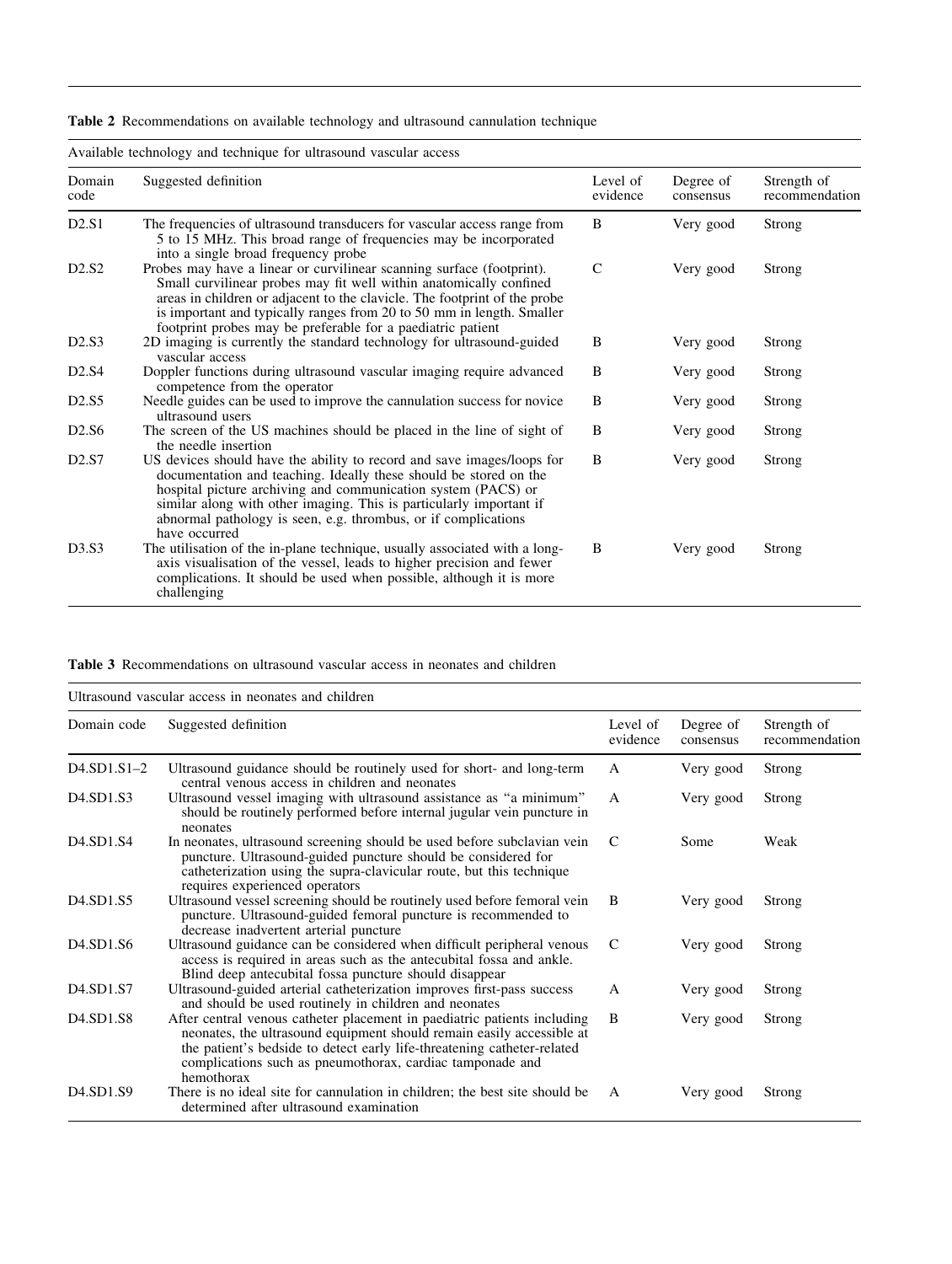longer view of the vein and infra-clavicular exit site. With this approach, the operator has to deal with the acoustic shadowing from the clavicle. Strict alignment of the needle and probe is mandatory during the short distance of blind progression. The supra-clavicular approach [[52](#page-12-0)], i.e. passing above the clavicle, offers perfect in-plane needle visualisation that is not interrupted by a bony structure. Owing to the probe orientation in the supraclavicular fossa, only the distal end of the subclavian and the brachiocephalic veins is visualised. In small children and neonates, special care should be given to the brachial plexus by visualising it and avoiding a too lateral approach. This approach needs to balance issues of comfort and infection [\[53\]](#page-12-0).

Ultrasound visualisation of femoral veins has been shown to be difficult in infants [[54](#page-12-0), [55](#page-12-0)]. Structures in the inguinal region are far less echogenic than in the neck region. The puncture of the femoral vein should be performed close to the inguinal ligament at the level of the common femoral artery. Low abdominal compression can be used to facilitate vein puncture. If no increase in diameter occurs, iliac vein thrombosis should be suspected [[54](#page-12-0)].

In neonates and children, peripheral venous cannulae are usually inserted [[49](#page-12-0)]. When superficial veins are not available and a difficult peripheral access occurs or is anticipated, ultrasound guidance should be considered for cannulation of deeper non-externally visible veins.

Ultrasound visualisation of superficial veins may be difficult because the probe may compress the veins. The use of a gel ''stand off device'' may be helpful in such situations. Deep veins can be effectively visualised and cannulated with ultrasound guidance [\[56\]](#page-12-0).

Peripherally inserted central catheters should also be positioned with ultrasound guidance providing the arm veins are of appropriate size (at least 3 mm diameter).

Peripheral arteries in neonates and children are smaller and more difficult to detect than in adults. Therefore, it is recommended to use ultrasound-guided arterial catheterization routinely in these patients. The experience gained by using ultrasound routinely will be very beneficial in difficult or extreme cases [[57](#page-12-0)].

Paediatric central venous cannulation is a delicate and potentially dangerous procedure, even if performed by ultrasound guidance. Therefore, it is strongly recommended to have the ultrasound equipment available soon after the procedure for early ultrasound detection of lifethreatening complications [\[49\]](#page-12-0).

Most of the benefit of ultrasound during central venous cannulation comes out not only from the act of ultrasound-guided puncture, but particularly from the preprocedural ultrasound evaluation of all the possible venous options. This evaluation may allow a rationale choice of the most appropriate patent vessels to cannulate. In order to avoid the risk of venous thrombosis, this panel suggests that the external diameter of the catheter should not exceed 1/3 of the internal diameter of the vein. PICCs.

Similar measurements can avoid the insertion of a J-wire guide that is larger than the vessel [[58](#page-12-0)]. Further research is required to compare both the mechanical and infectious complications for different access sites in neonates and children.

#### Ultrasound vascular access in adults (Table [4](#page-7-0))

There is a broad consensus and an extensive body of evidence-based literature demonstrating that real-time ultrasound-guided venipuncture is associated with fewer immediate complications, faster access and reduced costs [\[3,](#page-10-0) [6](#page-10-0)[–15,](#page-11-0) [20](#page-11-0), [22,](#page-11-0) [24](#page-11-0), [38,](#page-11-0) [59](#page-12-0)].

Although some investigators have suggested the use of ultrasound for assistance of vascular access [[60\]](#page-12-0), it is now evident that the full benefits of ultrasound are obtained only when coupling the pre-procedural ultrasound assessment with a real-time ultrasound-guided venipuncture.

Although most of the randomised clinical trials carried out in this area have focused on the internal jugular vein [\[9–](#page-10-0)[12](#page-11-0), [34](#page-11-0), [36,](#page-11-0) [59,](#page-12-0) [60](#page-12-0)] and—to a lesser extent—on the subclavian vein  $[9, 41]$  $[9, 41]$  $[9, 41]$  $[9, 41]$  and the femoral vein  $[6]$  $[6]$ , it is likely that with growing clinical experience the benefits of ultrasound-guided venipuncture can be extended to all venous access sites.

The advantages of ultrasound guidance are evident for both short-term (non-tunnelled) and long-term (tunnelled, or totally implanted) central venous access [[61\]](#page-12-0), because in all cases the visualisation and puncture of a central vein are the main step of the manoeuvre.

Surgical cut-down and direct cannulation of a superficial vein for long-term access in adult patients should be discouraged, as studies have shown that it appears to be less efficient and clearly associated with an increased risk of infection [[14,](#page-11-0) [15](#page-11-0), [59](#page-12-0)]. Patients undergoing repeated long-term venous access procedures have a much higher frequency of thrombosed veins at the puncture site. Noncompressible veins, the presence of engorged collaterals or reverse venous flow on Doppler all suggest more central great vein blockage, which predictably leads to a failure to secure guidewire/catheter tip placement in the superior cava vein or right atrium. In short-term central venous catheters, ultrasound guidance allows the operator to obtain an insertion site in a satisfactory location for proper securement, adequate room for dressing and taking into account the patient's comfort. Thus, adoption of ultrasound guidance may have a significant favourable impact on the risk of catheter contamination and catheterrelated infection [\[9,](#page-10-0) [15,](#page-11-0) [53\]](#page-12-0) and on the risk of catheterrelated venous thrombosis [[62](#page-12-0)].

Although the evidence is less compelling when compared to direct central venous access, in the last decade there has been a growing clinical experience showing that ultrasound guidance is of importance when positioning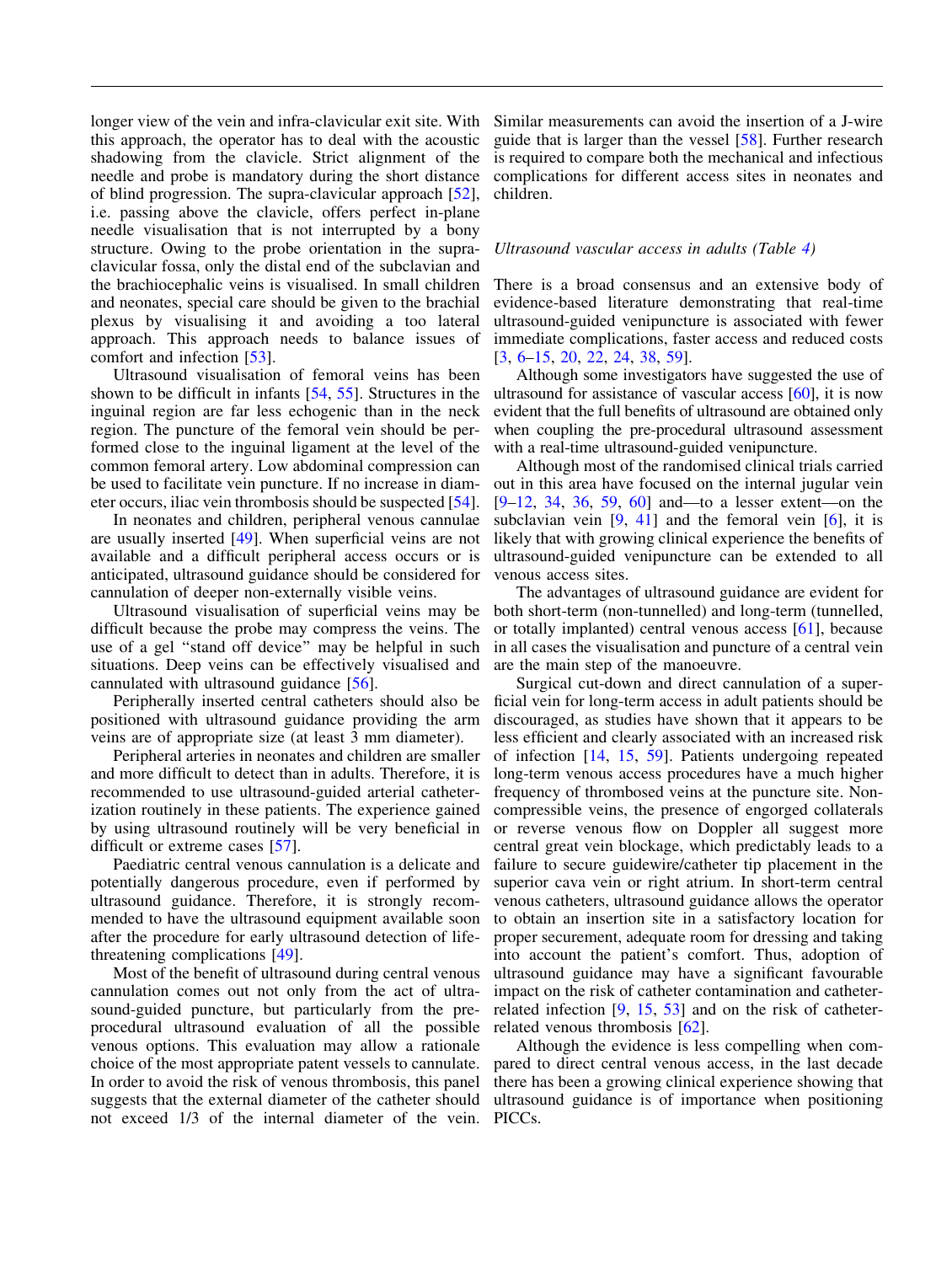<span id="page-7-0"></span>Table 4 Recommendations on ultrasound vascular access in adults and cost-effectiveness

| Ultrasound vascular access in adults            |                                                                                                                                                                         |                      |                        |                               |
|-------------------------------------------------|-------------------------------------------------------------------------------------------------------------------------------------------------------------------------|----------------------|------------------------|-------------------------------|
| Domain<br>code                                  | Suggested definition                                                                                                                                                    | Level of<br>evidence | Degree of<br>consensus | Strength of<br>recommendation |
| D4.SD2.S1                                       | Ultrasound guidance should be routinely used for short-term<br>central venous access in adults                                                                          | $\mathsf{A}$         | Very good              | Strong                        |
| D <sub>4</sub> .SD <sub>2</sub> .S <sub>2</sub> | Ultrasound guidance should be routinely used for long-term<br>central venous access in adults                                                                           | $\mathsf{A}$         | Very good              | Strong                        |
| D <sub>4</sub> .SD <sub>2</sub> .S <sub>3</sub> | PICCs should be routinely inserted at mid arm level by ultrasound<br>guidance using micro introducer technique                                                          | A                    | Very good              | Strong                        |
| D <sub>4</sub> .SD <sub>2</sub> .S <sub>4</sub> | Use of ultrasound guidance should be taken into consideration for<br>any kind of peripheral intravenous line when difficult access is<br>anticipated                    | B                    | Very good              | Strong                        |
| D <sub>4</sub> .SD <sub>2</sub> .S <sub>5</sub> | Ultrasound-guided arterial catheterization improves first-pass<br>success and should be used routinely in adults                                                        | $\mathsf{A}$         | Very good              | Strong                        |
| D <sub>4</sub> .SD <sub>2</sub> .S <sub>6</sub> | Ultrasound can accurately detect pneumothorax and should be<br>routinely performed after central venous catheter cannulation<br>when the pleura could have been damaged | B                    | Very good              | Strong                        |
| D <sub>4</sub> .SD <sub>2</sub> .S <sub>7</sub> | CEUS (contrast-enhanced ultrasound) is a valid method for<br>detecting a central venous catheter tip in the right atrium                                                | B                    | Very good              | Strong                        |
|                                                 | Cost-effectiveness of the use of ultrasound for vascular cannulation                                                                                                    |                      |                        |                               |
| $D5.S1-3$                                       | Ultrasound-guided vascular access has to be used because it<br>results in clinical benefits and reduced overall costs of care<br>makes it cost-effective                | $\mathsf{A}$         | Very good              | Strong                        |

PICCs were considered a venous access device with limited indications, high risk of failure during positioning, low comfort for the patient and high risk of late complications. Most of these problems were related to the limited availability of superficial veins of the arm, to the unpredictable size and direction of arm veins, as well as the exit site in the antecubital area, which was associated with poor comfort and difficulty of securement and dressing.

With the introduction of ultrasound guidance and the modified Seldinger technique, it became rapidly evident that ultrasound-guided PICCs were very different from traditional PICCs [[63](#page-12-0)]. Ultrasound guidance allowed PICC placement in the majority of patients, even when there were no obvious superficial veins in the antecubital area. Insertion in this area allows ease of securement and dressing, patient comfort, low mobility and low risk of contamination. Many studies suggest that ultrasoundguided PICCs are associated with an average risk of infection significantly lower than standard central venous catheters [[63](#page-12-0)]. Most of this effect seems to be related to the location of the exit site at mid-arm, which is far from airway secretions. It may also be related to case selection where PICCs are chosen for less intensive treatment regimens.

Ultrasound-guided arterial puncture is less well documented in the literature, when compared to venous cannulation [\[64\]](#page-12-0). Nonetheless, meta-analysis [\[64\]](#page-12-0) and expert consensus suggest that ultrasound cannulation of the radial, ulnar, brachial and femoral arteries can be achieved more easily and rapidly than standard landmarkbased cannulation. This is particularly true when the

pulsation of the artery is not evident, or when the artery is small. It is recommended that ultrasound should be used routinely in adults when trained operators are available.

If ultrasound guidance is not used routinely, then we suggest that repeated landmark-based attempts at multiple sites should be discouraged because of a high failure rate and risks to the patient. We suggest that operators stop such attempts early and visualise vessels with ultrasound to demonstrate a patent visible vessel, which can be cannulated in a controlled successful sequence with ultrasound guidance.

In order to check for immediate post-procedural lung complications, an ultrasound examination of the pleura has several advantages: it is bedside, easy to learn and it can be performed using the same probe used for cannu-lation [[65](#page-12-0)].

Trans-thoracic echocardiography, particularly if carried out with contrast enhancement [[66\]](#page-12-0), has proven to be a valid method for the detection of the tip of the catheter in the right atrium. Limits of this procedure include the following: it cannot give precise information when the tip is in the superior vena cava; it typically requires a probe different from the probe used for ultrasound-guided cannulation; it requires specific training; it requires the injection of echo-contrast medium.

Cost-effectiveness of the use of ultrasound for vascular cannulation (Table 4)

Cost-effectiveness analysis techniques can be used when comparing varying test modalities. For a strategy to be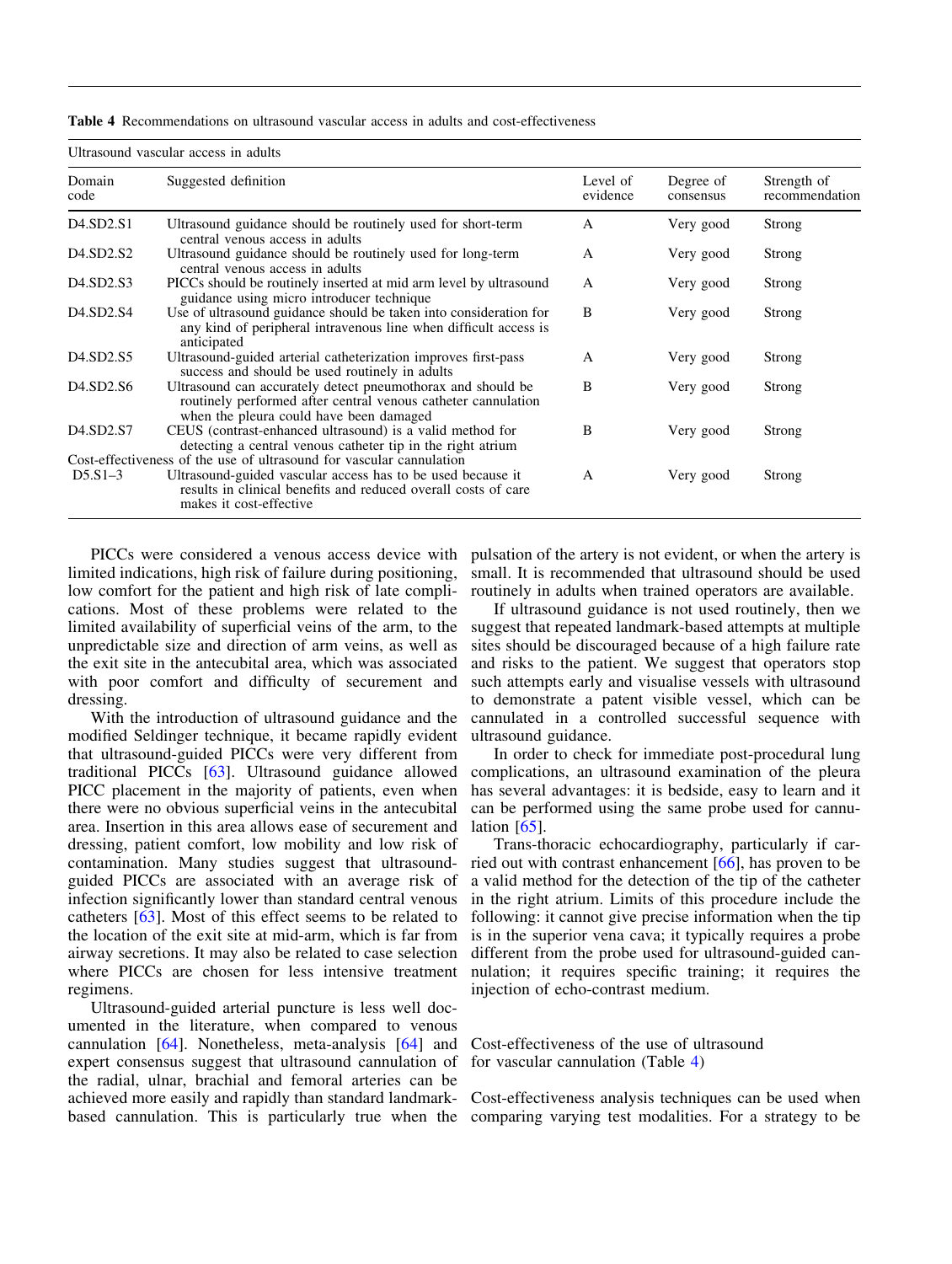more cost-effective the costs of care need to be decreased and/or the outcome improved. When both cost and outcomes are improved, then the strategy of choice is termed ''dominant.'' There is a growing body of evidence that demonstrates the clinical and economic value of ultrasound-assisted vascular access. In general, an overall improvement in success rates, reduction in the time taken for procedures and a reduction in complications suggest better outcomes and lower costs. The added value of ultrasound assistance might be especially important for patients undergoing repeated access procedures. Given these findings, expanding of resources and application could provide significant cost savings.

Decision and sensitivity analyses can be used to quantitatively measure and report the magnitude of the cost-effectiveness and potential cost savings [[3,](#page-10-0) [6](#page-10-0)]. There is still debate on the cost-effectiveness of routine use of ultrasound for vascular access [[67](#page-12-0)]. Meta-analysis [\[3](#page-10-0), [6\]](#page-10-0) and guidelines [\[14\]](#page-11-0) demonstrated that the use of ultrasound guidance is clearly cost-effective not only in terms of the reduction of major complications but most of all regarding the reduction in access time. This cost was never considered in most economical evaluations but it is important when an emergency central vascular access is necessary or when the scheduled surgery is delayed because of a failed or multiple attempts procedure.

Education and training in ultrasound for vascular access placement (Table 5)

Imaging of the target vein by ultrasound prior to cannulation is clinically useful to confirm the presence of a target vein of adequate size for cannulation. This cannot be assumed because nearly 10 % of patients have abnormal venous anatomy, including the absence of the vein of interest [[68\]](#page-12-0). Furthermore, it is advantageous to confirm a reasonable target vessel (vein or artery) before setting up the sterile field because this clinical approach will facilitate optimal site selection and minimise delays. This advantage is even more significant in the setting of small vessels such as in paediatric care. Ultrasound-guided cannulation, more than ultrasound assistance, has been demonstrated to be safer and more effective [\[69\]](#page-12-0). A major advantage of this method is that the learner receives visual feedback during vascular cannulation. The needle trajectory can be visualised and adjusted in real time to ensure a direct approach to the vessel of interest with no risk of puncture of nearby vital structures.

Accreditation of the ultrasound vascular access skills (Table 5)

Ultrasound for vascular access has disseminated widely throughout clinical practice, but not always with the

Table 5 Recommendations on education, training and accreditation in ultrasound vascular access

| Education and training in ultrasound for vascular access placement |                                                                                                                                                                                                                                     |                      |                        |                               |
|--------------------------------------------------------------------|-------------------------------------------------------------------------------------------------------------------------------------------------------------------------------------------------------------------------------------|----------------------|------------------------|-------------------------------|
| Domain code                                                        | Suggested definition                                                                                                                                                                                                                | Level of<br>evidence | Degree of<br>consensus | Strength of<br>recommendation |
| $D6.S1A-S2A$                                                       | Ultrasound-assistance should be included in the design and<br>conduct of education and training for venous and arterial<br>cannulation                                                                                              | B                    | Weak                   | Some                          |
| $D6.S1B-S2B$                                                       | Ultrasound guidance should be included in the design and conduct<br>of education and training for venous and arterial cannulation                                                                                                   | A                    | Perfect                | Strong                        |
| D <sub>6.</sub> S <sub>3</sub>                                     | Clinical simulation techniques should be included in the design<br>and conduct of education and training for all forms of vascular<br>cannulation                                                                                   | B                    | Good                   | Strong                        |
| $D6.S3-4$                                                          | Ultrasound guidance should be used for any vascular access<br>procedure in adults as in children and neonates when the trainee<br>has obtained appropriate competence                                                               | B                    | Good                   | Strong                        |
|                                                                    | Accreditation of the ultrasound vascular access skills                                                                                                                                                                              |                      |                        |                               |
| D7.S1                                                              | Accreditation, credentialing or documentation of proficiency of a<br>clinical learner in ultrasound vascular procedures should<br>include formal education and training (clinical simulation) in an<br>ultrasound-based curriculum  | <b>NA</b>            | Good                   | Strong                        |
| $D7.S2-3$                                                          | Accreditation, credentialing or documentation of proficiency of a<br>clinical learner in ultrasound vascular procedures should<br>include independent evaluation of these procedures performed<br>in real practice by the candidate | <b>NA</b>            | Good                   | Strong                        |
| D7.S4                                                              | There should be development of a consensus standard for the<br>accreditation of training and education programs in ultrasound-<br>guided cannulation                                                                                | <b>NA</b>            | Good                   | Strong                        |

NA not applicable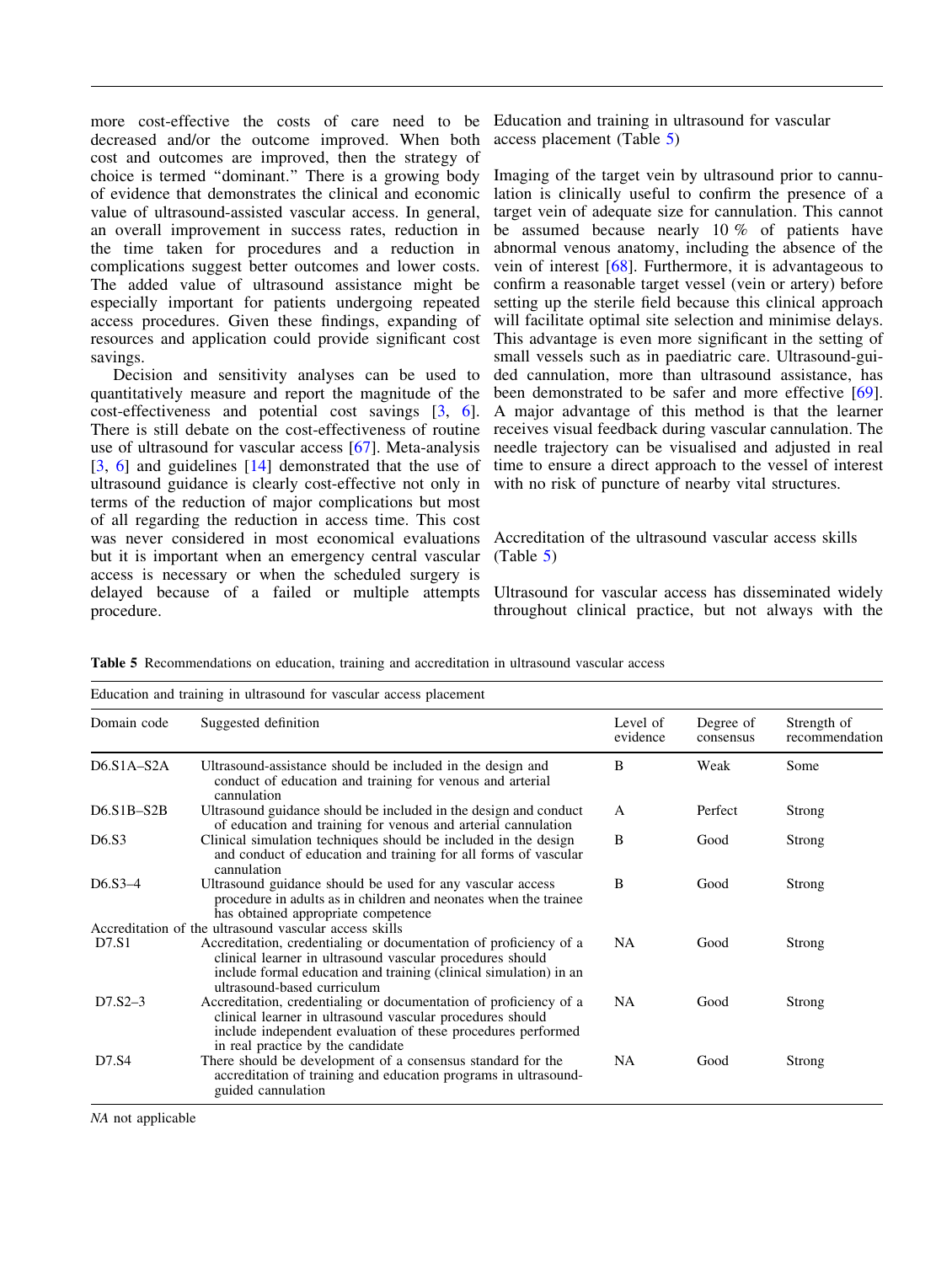support of formal training [\[69](#page-12-0)]. Although there is a general community consensus that formal education and training is necessary, barriers to this goal are apparent such as hardware deficiencies, insufficient instructor availability and a perceived lack of time required to achieve certified competency [[70](#page-12-0)]. Formal education with theoretical lessons on ultrasound physics, ultrasound anatomy (knobology) and hands-on-training on inanimate models could achieve standardisation across medical centres [\[70\]](#page-12-0).

Clinical simulation provides an optimal training milieu for the teaching and practice of ultrasound guidance by learners from multiple clinical environments. Simulation models can also provide essential psychomotor feedback required for optimal learning of ultrasound-guided cannulation [\[69\]](#page-12-0). Recent studies demonstrate the importance of independent evaluation of learner performance before and after the teaching intervention [[71](#page-12-0)] to allow objective confirmation of whether the learner has mastered the content of the clinical course. There is a lack of consensus and evidence for standards of training and certification in ultrasound vascular cannulation. Recently, the WoCoVA (World Conference on Vascular Access) Foundation created a task force of experts to define evidence-based minimal requirements for teaching ultrasound-guided cannulation as well as the minimal skills required for achieving competence.

Sterility during ultrasound vascular procedures (Table 6)

Aseptic technique is a cornerstone in catheter-related bloodstream infection (CRBSI) prevention. The adoption of maximal barrier precautions during catheter insertion is recommended by current Centers for Diseases Control and Prevention (CDC) guidelines to ensure asepsis [\[53](#page-12-0)]. Maximal barrier precautions are very effective in significantly reducing the risk of CRBSI [[72](#page-12-0)].

When a catheter insertion is performed with ultrasound guidance, maximal barrier precautions must logically and necessarily include a sterile cover for the probe and cable and the use of sterile gel.

The sterile cover for the probe and cable should enable the operator to cover these tools without risk of contamination and cover the whole of the cable. Sterile gel should be used inside and outside the sleeve.

Prevention of infectious and mechanical complications with ultrasound-guided cannulation (Table 6)

Ultrasound guidance, by reducing the number of required needle passes through the skin and procedure times, is likely to minimise bacterial contamination of the central access insertion site. Furthermore, the risk of a haematoma and venous thrombosis is also reduced which is

| Sterility during ultrasound vascular procedures |                                                                                                                                                                                                                                                                                                                                                          |                      |                        |                               |  |
|-------------------------------------------------|----------------------------------------------------------------------------------------------------------------------------------------------------------------------------------------------------------------------------------------------------------------------------------------------------------------------------------------------------------|----------------------|------------------------|-------------------------------|--|
| Domain<br>code                                  | Suggested definition                                                                                                                                                                                                                                                                                                                                     | Level of<br>evidence | Degree of<br>consensus | Strength of<br>recommendation |  |
| D8.S1                                           | Sterile techniques should always be used during the<br>placement of a vascular access device, including hand<br>washing; sterile full body drapes; wearing of sterile<br>gowns, gloves, caps and masks covering both the mouth<br>and nose. Probe and cable sterility have to be maintained<br>using sterile gel and appropriate probe and cable shields | A                    | Very good              | Strong                        |  |
|                                                 | Prevention of infectious and mechanical complications with ultrasound-guided cannulation                                                                                                                                                                                                                                                                 |                      |                        |                               |  |
| D8.S2                                           | Ultrasound guidance should be used in order to decrease the<br>rate of CRBSI in adults and children                                                                                                                                                                                                                                                      | C                    | Very good              | Strong                        |  |
| $D8.S3-4$                                       | A multi-faceted strategy, including the use of ultrasound<br>guidance with specific preventive and educational<br>measures and the promotion of good practices applied by<br>both medical and nursing staff, is suggested in order to<br>reduce the incidence of CRBSI                                                                                   | B                    | Good                   | Strong                        |  |
| D8.S5                                           | Ultrasound guidance should be used to avoid cannulation of<br>thrombotic sites                                                                                                                                                                                                                                                                           | A                    | Very good              | Strong                        |  |
| D8.S6                                           | Ultrasound guidance, by reducing puncture attempts,<br>technical failure rates and mechanical complications, has<br>to be preferred because of a reduced incidence of<br>catheter-related thrombosis                                                                                                                                                     | А                    | Very good              | Strong                        |  |

Table 6 Recommendations regarding sterility using ultrasound guidance and prevention of infectious and mechanical complications using ultrasound-guided cannulation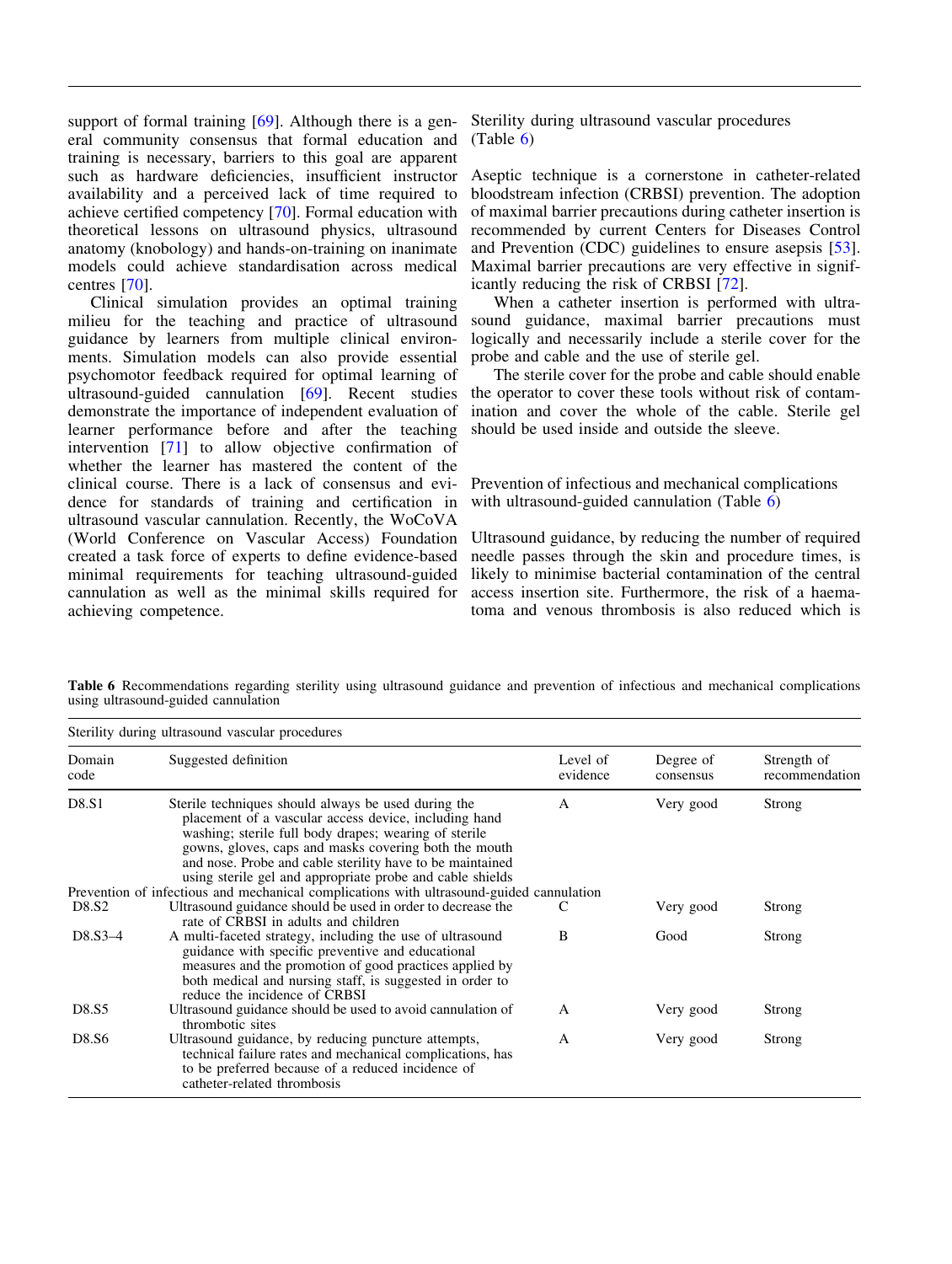<span id="page-10-0"></span>likely to further reduce the risk of access site infection. A multi-faceted strategy has been demonstrated to reduce the risk of CRBSI [\[53\]](#page-12-0). The use of ultrasound guidance for catheter insertion should be included in such a multifaceted approach, with the specific goal of infection prevention. Health-care personnel should be aware that the use of ultrasound enhances the safety of the manoeuvre by reducing the risk of infection, in addition to avoidance of mechanical complications. The CDC guidelines recommend that multi-faceted strategies are ''bundled''. The concept of ''bundle'' was introduced by the Institute for Healthcare Improvement [[73\]](#page-12-0) and developed in large studies [[74](#page-12-0)].

The positive effect of ultrasound guidance on the risk of infection was clearly shown in a randomised study designed to evaluate whether ultrasound-guided catheterization of the internal jugular vein was superior to the standard landmark method [9].

The CDC guidelines for the prevention of intravascular catheter-related infections recommend the use of ultrasound guidance to place central venous catheters [\[53\]](#page-12-0).

Compression ultrasound allows the detection of thrombosed veins and it is a very accurate and timesparing method to detect thrombosis, whether partial or total [\[75\]](#page-12-0). The conventional risk factors for thrombosis are summarised in the Virchow's triad: vascular injury, stasis and hypercoagulability. On this basis, factors involved in the pathogenesis of catheter-related thrombosis include vessel wall injury as a result of the needle insertion; venous stasis or occlusion as a result of the catheter placement; the central position of the tip; the material of the catheter; the nature of substances being infused. The use of ultrasound guidance can reduce the

vessel wall injury and alter the choice of a vein to ensure an appropriate size for cannulation [\[76\]](#page-12-0).

### Summary

Significant evidence has supported the use of ultrasound guidance for central venous cannulation. This document has several differences from previously published manuscripts regarding ultrasound guidance during vascular access [\[14–16](#page-11-0)]. It addressed conflicting terminology of ultrasound vascular access through a validated methodology for the consensus process. It is based upon an evidence-based structured process in all recommendations regarding clinical outcomes not only for central venous cannulation but also for vascular access in neonates and for arterial cannulation. It addressed important issues regarding the optimal technique to use and how to apply it in everyday practice in order to reduce and detect lifethreatening complications by using ultrasound. There are some topics that still need to be defined such as education, training and accreditation and further research is needed to clarify the role of ultrasound in infectious risk reduction. In conclusion, given the evidence from literature and based on voting results, ultrasound guidance has to be suggested as the method of choice for any kind of vascular cannulation given its higher safety and efficacy.

Acknowledgments Organisational sponsorship was obtained through pooled funds from unconditional donations including commercial and academic funding. There was no commercial or industry input into the guidelines.

#### **References**

- 1. McGee DC, Gould MK (2003) Preventing complications of central venous catheterization. N Engl J Med 348:1123–1133
- 2. Oliver W, Nuttall G, Beynen F (1997) The incidence of artery puncture with central venous cannulation using a modified technique for detection and prevention of arterial cannulation. J Cardiothoac Vasc Anesth 11:851–855
- 3. Randolph A, Cook D, Gonzales C, Pribble C (1996) Ultrasound guidance for placament of central venous catheters: a meta-analysis of the literature. Crit Care Med 24:2053–2058
- 4. Schummer W, Schummer C, Tuppatsch H, Fuchs J (2006) Ultrasound-guided central venous cannulation: is there a difference between Doppler and B-mode ultrasound? J Clin Anesth 18:167–172
- 5. Verghese S, McGill W, Patel R, Sell J, Midgley F, Ruttimann R (2000) Comparison of three techniques for internal jugular vein cannulation in infants. Paed Anaesth 10:505–511
- 6. Hind D, Calvert N, McWilliams R, Davidson A, Paisley S, Beverley C, Thomas S (2003) Ultrasonic locating devices for central venous cannulation: meta-analysis. BMJ 327:361
- 7. Keenan SP (2002) Use of ultrasound to place central lines. J Crit Care 17:126–137
- 8. Leung J, Duffy M, Finckh A (2006) Real-time ultrasonographically-guided internal jugular vein catheterization in the emergency department increases success rates and reduces complications: a randomized, prospective study. AnnEmMed 48:540–547
- 9. Karakitsos D, Labropoulos N, De Groot E, Patrianakos AP, Kouraklis G, Poularas J (2006) Real-time ultrasoundguided catheterisation of the internal jugular vein: a prospective comparison with the landmark technique in critical care patients. Crit Care 10:R162
- 10. Augoustides J, Horak J, Ochroch A (2005) A randomized controller clinical trial of real-time needle-guided ultrasound for internal jugular venous cannulation in a large university anesthesia department. J Cardiothorac Vasc Anesth 19:310–315
- 11. Troianos C, Jobes D, Ellison N (1991) Ultrasound-guided cannulation of the internal jugular vein. A prospective, randomized study. Anesth Analg 72:823–826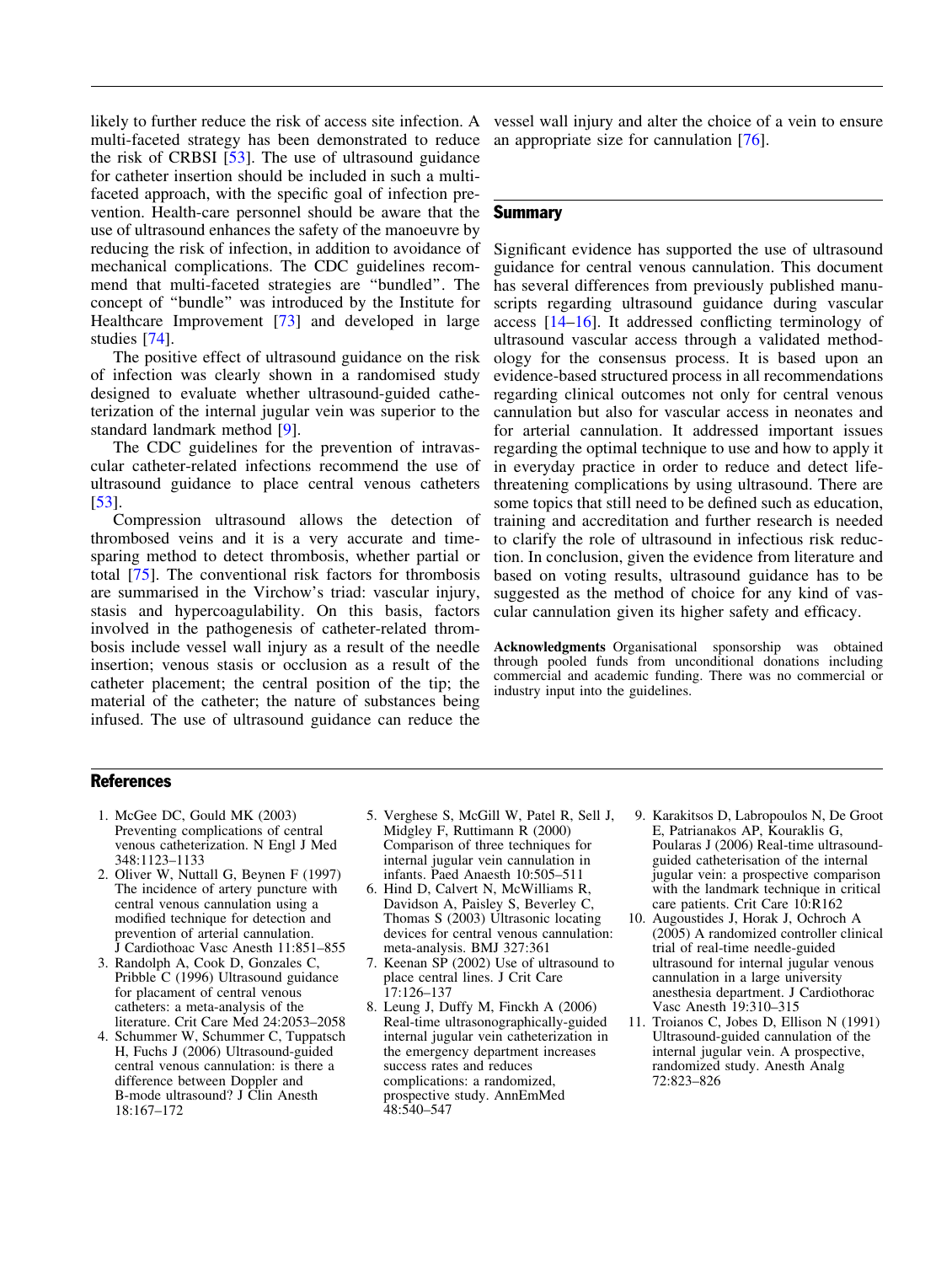- <span id="page-11-0"></span>12. Mallory D, McGee W, Shawker T (1990) Ultrasound guidance improves the success rate of internal jugular vein cannulation. A prospective, randomized trial. Chest 98:157–160
- 13. Rothschild JM, The AHRQ Committee (2001) Making health care safer a critical analysis of patient safety practices. Evidence report/technology assessment: number 43 AHRQ. [www.ahrq.gov/clinic/ptsafety/](http://www.ahrq.gov/clinic/ptsafety/summary.htm) [summary.htm](http://www.ahrq.gov/clinic/ptsafety/summary.htm). Accessed 15 Dec 2011
- 14. National Institute for Clinical Excellence (2002) Guidance on the use of ultrasound locating devices for placing central venous catheters. National Institute for Clinical Excellence, London. [www.nice.org.uk.](http://www.nice.org.uk) Accessed 15 Dec 2011
- 15. Pittiruti M, Hamilton H, Biffi R, MacFie J, Pertkiewicz M (2009) ESPEN guidelines on parenteral nutrition: central venous catheters (access, care, diagnosis and therapy of complications). Clinical Nutrition 28:365–377
- 16. Troianos C, Hartman G, Glas K, Skubas N, Eberhart R, Walker J, Reeves S (2011) Guidelines for performing ultrasound guided vascular cannulation: recommendations of the American Society of Echocardiography and the Society of Cardiovascular Anesthesiologists. J Am Soc Echocardiogr 24:1291–1318
- 17. Guyatt M, Oxman AD, Shunemann HJ, Tugwell P, Knotterus A (2011) GRADE guidelines: a new series of articles in the Journal of Clinical Epidemiology. J Clin Epidemiol 64:380–382
- 18. Fitch K, Bernstein SJ, Aguilar MD, Burnand B, LaCalle JR, Lazaro P, van het Loo M, McDonnell J, Vader JP, Kahan JP (2001) The RAND/UCLA appropriateness method user's manual. RAND Corporation, Arlington
- 19. Baumann MH, Strange C, Heffner JE, Light R, Kirby TJ, Klein J, Luketich JD, Panacek EA, Sahn SA (2001) Management of spontaneous pneumothorax: an American College of Chest Physician Delphi consensus statement. Chest 119:590–602
- 20. Maecken T, Grau T (2007) Ultrasound imaging in vascular access. Crit Care Med 35:S178–S185
- 21. Kumar A, Chuan A (2009) Ultrasound guided vascular access: efficacy and safety. Best Pract Res Clin Anesthes 23:299–311
- 22. Chapman G, Johnson D, Bodenham A (2006) Visualization of needle position using ultrasonography. Anaesthesia 61:148–158
- 23. Ortega R, Song M, Hansen C, Barash P (2010) Ultrasound-guided internal jugular vein cannulation. NEJM 362:e57
- 24. French J, Raine-Fenning N, Hardman J, Bedforth N (2008) Pitfalls of ultrasound guided vascular access: the use of three/ four dimensional ultrasound. Anaesthesia 63:806–813
- 25. Hopkins R, Bradley M (2001) In vitro visualization of biopsy needles with ultrasound: a comparative study of standard and echogenic needles using an ultrasound phantom. Clinical Rad 56:499–502
- 26. Phelan M, Hagerty D (2009) The oblique view: an alternative approach for ultrasound-guided central line placement. J Emerg Med 37:403–408
- 27. Venkatesan K (2010) Echo-enhanced needles for short-axis ultrasound-guided vascular access. Int J Emerg Med 10:205
- 28. Reynolds N, McCulloch A, Pennington C (2001) Assessment of distal tip position of long-term central venous feeding catheters using transesophageal echocardiology. J Parenter Enteral Nutr 25:39–41
- 29. Hsu JH, Wang CK, Chu KS, Cheng KI, Chuang HY, Jaw TS, Wu JR (2006) Comparison of radiographic landmarks and the echocardiographic SVC/RA junction in the positioning of long-term central venous catheters. Acta Anaesth Scand 50:731–735
- 30. Leyvi G, Taylor D, Reith E, Wasnick J (2005) Utility of ultrasound-guided central venous cannulation in pediatric surgical patients: a clinical series. Ped Anesth 15:953–958
- 31. Verghese S, McGill W, Patel R, Sell J, Midgley F, Ruttimann U (1999) Ultrasound-guided internal jugular venous cannulation in infants. Anesthesiology 91:71–77
- 32. Lamperti M, Caldiroli D, Cortellazzi P, Vailati D, Pedicelli A, Tosi F, Piastra M, Pietrini D (2008) Safety and efficacy of ultrasound assistance during internal jugular vein cannulation in neurosurgical infants. Intensive Care Med 34:2100–2105
- 33. Hosokawa K, Shime N, Kato Y, Hashimoto S (2007) A randomized trial of ultrasound image-based skin surface marking versus real-time ultrasoundguided internal jugular vein catheterization in infants. Anesthesiology 107:720–724
- 34. Mallory D, McGee W, Shawker T, Brennen M, Bailey K, Evans R, Parker M, Farmer J, Parrillo J (1990) Ultrasound guidance improves the success rate of internal jugular vein cannulation. a prospective, randomized trial. Chest 98:157–160
- 35. Denys B, Uretsky B, Reddy P (1993) Ultrasound-assisted cannulation of the internal jugular vein a prospective comparison to the external landmarkguided technique. Circulation 87:1557–1562
- 36. Serafimidis K, Sakorafas G, Konstantoudakis G, Petropoulou K, Giannopoulos G, Danias N, Peros G, Safioleas M (2009) Ultrasound-guided catheterization of the internal jugular vein in oncologic patients; comparison with the classical anatomic landmark technique: a prospective study. Int J Surg 7:526–528
- 37. Blaivas M, Adhikari S (2009) An unseen danger: frequency of posterior vessel wall penetration by needles during attempts to place internal jugular vein central catheters using ultrasound guidance. Crit Care Med 37:2345–2349
- 38. Paul-Andre` C, Kendall J (2004) Ultrasound guidance for vascular access. Emerg Med Clin N Am 22:749–773
- 39. Blaivas M, Brannam L, Fernandez E (2003) Short-axis versus long-axis approaches for teaching ultrasoundguided vascular access on a new inanimate model. Acad Emerg Med 10:1307–1311
- 40. Breschan C, Platzer M, Jost R, Stettner H, Beyer AS, Feigl G, Likar R (2011) Consecutive, prospective case series of a new method for ultrasound-guided supraclavicular approach to the brachiocephalic vein in children. Br J Anaesth 106:732–737
- 41. Fragou M, Gravvanis A, Dimitriou V, Papalois A, Kouraklis G, Karabinis A, Saranteas T, Poularas J, Papanikolaou J, Davlouros P, Labropoulos N, Karakitsos D (2011) Real-time ultrasound-guided subclavian vein cannulation versus the landmark method in critical care patients: a prospective randomized study. Crit Care Med 39:1607–1612
- 42. Bodenham A (2006) Editorial II: ultrasound imaging by anaesthetists: training and accreditation issues. Br J Anaesth 96:414–417
- 43. Dowling M, Jlala H, Hardman J, Bedforth N (2011) Real-time threedimensional ultrasound-guided central venous catheter placament. Anesth Analg 112:378–381
- 44. Schummer W, Schummer C, Tuppatsch H, Fuchs J, Bloos F, Huttemann E (2005) Ultrasound-guided central venous cannulation: is there a difference between Doppler and B-mode ultrasound? J Clin Anesth 18:167–172